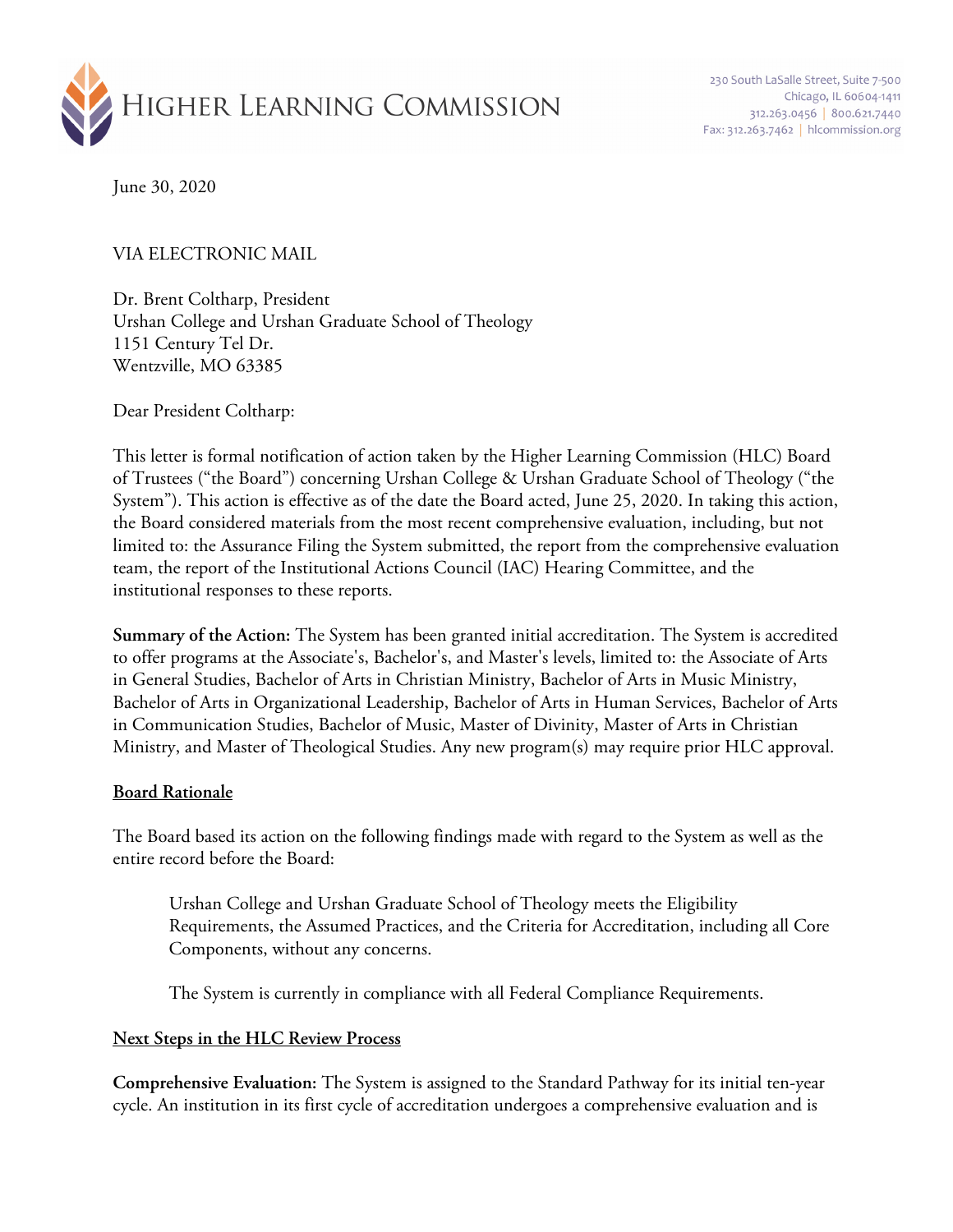considered for reaffirmation of accreditation in Year 4 of the ten-year cycle. If reaffirmation of accreditation is granted in Year 4, the institution moves to Year 5 and continues on the Standard Pathway until it completes the ten-year cycle.<sup>1</sup> The System will host its next comprehensive evaluation for reaffirmation of accreditation (Year 4) in 2023-24.

## **HLC Disclosure Obligations**

The Board action resulted in changes that will be reflected in the System's Statement of Accreditation Status as well as the Institutional Status and Requirements Report. The Statement of Accreditation Status, including the dates of the last and next comprehensive evaluation visits, will be posted to the HLC website.

In accordance with HLC policy,<sup>2</sup> information about this action is provided to members of the public and to other constituents in several ways. This Action Letter will be posted to HLC's website not more than one business day after this letter is sent to the System.

Additionally, a summary of Board actions will be sent to appropriate state and federal agencies and accrediting associations. It also will be published on HLC's website. The summary will include this HLC action regarding the System.

On behalf of the Board of Trustees, thank you in advance for your cooperation. If you have questions about any of the information in this letter, please contact your HLC Staff Liaison, Dr. Gigi Fansler.

Sincerely,

Barnara Guerran-Dadey

Barbara Gellman-Danley President

Cc: Chair of the Board of Trustees, Urshan College and Urshan Graduate School of Theology Jennie Russell, Executive Vice President, Urshan College and Urshan Graduate School of Theology Evaluation Team Chair IAC Hearing Committee Chair

<sup>&</sup>lt;sup>1</sup> INST.C.10.010, Substantive Requirements for Reaffirmation of Accreditation

<sup>2</sup> INST.G.10.010, Management of Commission Information; COMM.A.10.010, Commission Public Notices and Statements